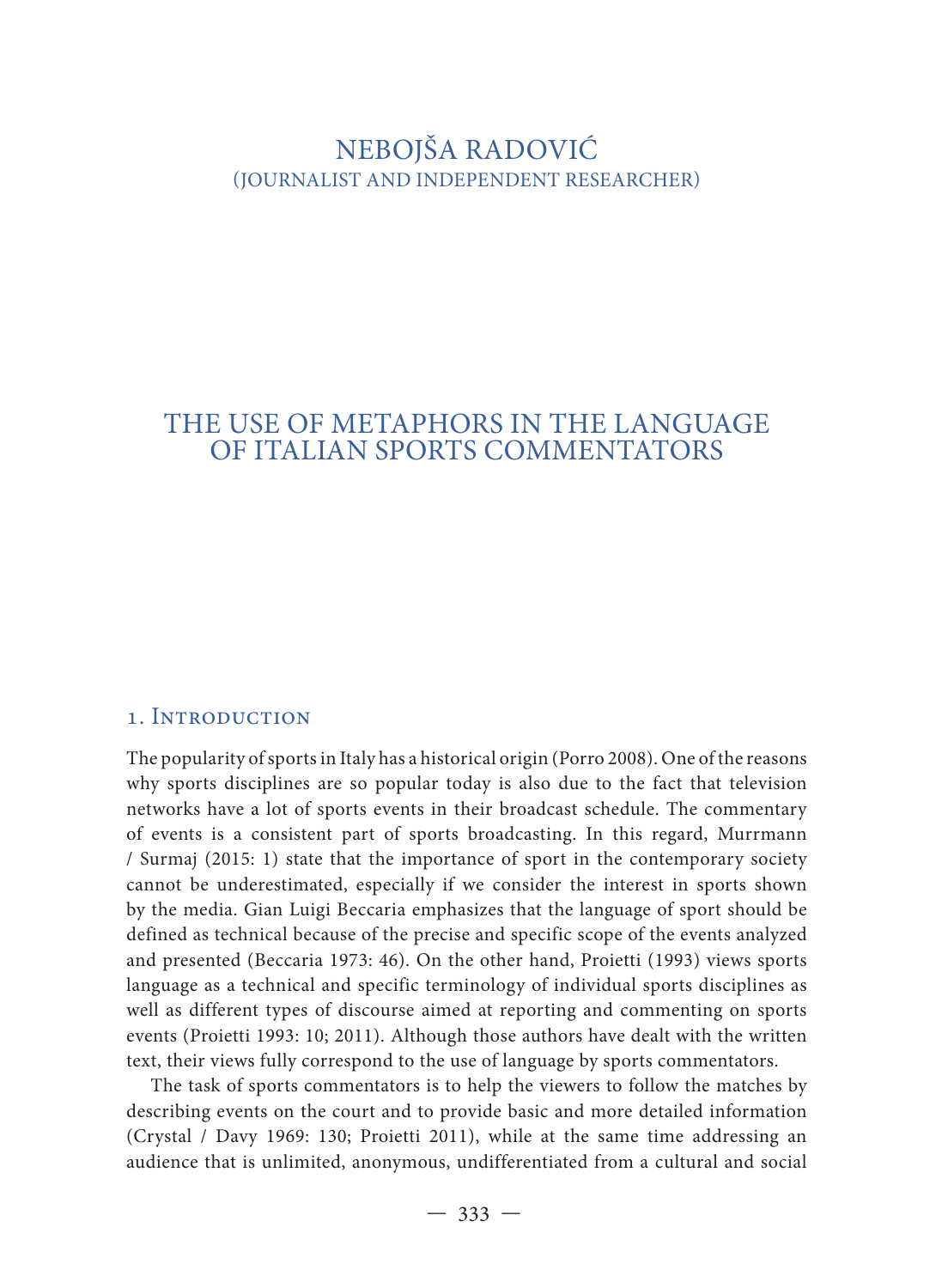point of view (Masini 2003: 12).The success of television programs is determined by their rating,<sup>1</sup> which is measured through the «entertainment value» (Lawler 2010: 422) of the produced content. Consequently, sports commentators are expected to entertain the audience. Since the comment is intended for an «unknown, invisible, heterogeneous audience» (Ferguson 1983: 150), commentators must also identify themselves with the viewers. Given that the commentary of sports events on television is in the form of a «monologue or dialogue on the scene» (Ferguson 1983: 150), one way for the commentators to create a common social experience with viewers is the use of everyday speech (Gergen / Gergen 2000: 1025). The spoken language is typically «implicit, context-dependent, engaging, lexical, interactive, poorly structured and dealing with many different topics» (Kaal 2012: 44).

Even though today, unlike ancient times, sport is not necessarily connected with military skills, it is not uncommon for matches to be metaphorically characterized as "wars", and athletes, for example, as «gladiators» (Radović 2013: 2). In everyday speech, the metaphor is generally present because it is important for the formation of abstract thought, communication and culture, and its role covers a «wide range of written, spoken and other ways of expression» (Kaal 2012: 21). A metaphor is governed by the language principle according to which a concept is based on the idea that the structure of one concept is mapped onto another concept, with one concept being significantly recognizable and coming from the physical world, while the other is usually abstract and not sensibly intelligible, and its understanding is enabled on the basis of physical experiences (Klikovac 2004: 11-14). Lakoff and Johnson state that metaphors do not represent only the language or the words that we use, but that they are the representations of our life concepts (Lakoff / Johnson 2003: 6; Lakoff / Turner 1989) because metaphors are based on the systematic correlations within our experience on the basis of which they occur. Therefore, a metaphor is placed in the process of thinking as «one of the organizational principles of the human concept system» (Klikovac 2004: 11) and is governed by the principle of unidirectionality, which requires that during conceptual mapping it must necessarily go from a concrete (physical, sensible) state towards the abstract one on the basis of the observed structural similarity.

In accordance with the above, the aim of this paper is to explore the use of metaphors in sports discourse, through a qualitative analysis of metaphorical concepts represented in the language of Italian sports commentators on television. The paper will also explore whether sports commentary requires the use of sports metaphors. These will be approached from a cognitive-linguistic perspective, relying on the theoretical postulates of discourse analysis.

<sup>1</sup> According to the final report for the FIFA 2014 World Cup, 1 minute of the broadcast was followed by 3.2 billion viewers globally, while each individual match had a reach of 186.7 million spectators on average (FIFA 2014: 7).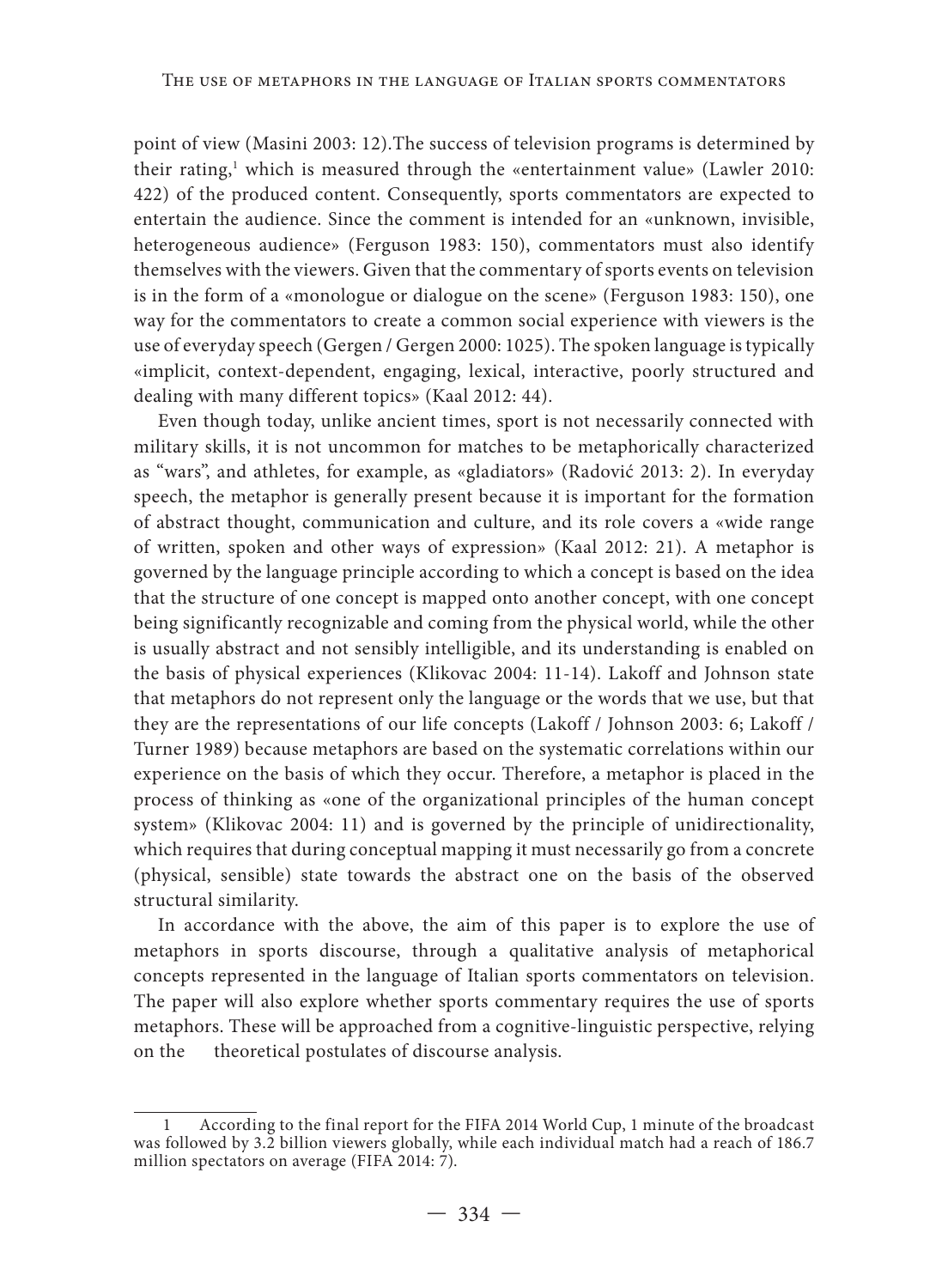### 2. Corpus and methodological framework

This work is based on a qualitative analysis of the language of Italian sportscasters. In order to complete the qualitative analysis, we will focus briefly on quantitative data as well. The qualitative analysis was carried out on audio-video recordings of three tennis matches broadcast live.

The *women's final of the 2012 French Open* was broadcast by the Italian specialized sports tennis channel *Super Tennis HD*. The audio-video material without commercials lasted a total of 1 hour 31 minutes and 34 seconds. Only one commentator was present. The match was divided into three parts: 1) introduction; 2) first set (one section of a match) and 3) second set; and we analyzed all three segments. The commentator effectively spoke for 31 minutes and 38 seconds. This transcript is marked with  $T_{RQ}$ , while each turn is marked with a number, so the place of a turn in the entire transcript is marked for example:  $T_{RG}$  198.

*The 2016 Brisbane International tournament men's final* was also broadcast on the Italian specialized sports tennis channel *Super Tennis HD*. The match was divided into two parts: 1) first set; 2) second set, since the introduction lasts for a total of 36 seconds. Both segments were analyzed. The audio-video material without advertisements took a total of 1 hour 19 minutes and 12 seconds. The match was commented by two commentators. The commentators effectively spoke a total of 41 minutes and 7 seconds. This transcript is marked with  $T_{\text{B1}}$ , each turn is marked with a number, and given that the match was commented by two speakers, their statements are marked with A and B in order to distinguish one speaker from the other. The place of the turn in the entire transcript is marked for example  $T_{BI}$  29 A.

*The 2016 Australian Open women's final* was broadcast on Eurosport with a commentary for the territory of Italy. The match was divided into five parts: 1) introduction; 2) first set; 3) second set; 4) third set and 5) award ceremony. Only the first four segments were analyzed for this match. This is due to the fact that in the last segment (award ceremony), the commentators only translate the protocol and the finalists' speeches. The audio-video material without advertising lasted 1 hour 51 minutes and 37 seconds. The match was commented by two commentators, who effectively spoke for a total of 53 minutes. This transcript is marked with  $T_{AO}$ , each turn is marked with a number, and given that the match is commentated by two speakers, their statements are marked with the letters J and B in order to distinguish one speaker from the other. The place of the turn in the entire transcript is marked for example  $T_{AO}$  5 J.<sup>2</sup>

In all three commentaries, lasting (actual speaking) 2 hours, 5 minutes and 44 seconds, during which 19223 words were spoken, we have identified 898 metaphors.

<sup>2</sup> The analyzed commentary was made by Jacopo Lo Monaco and Barbara Rossi.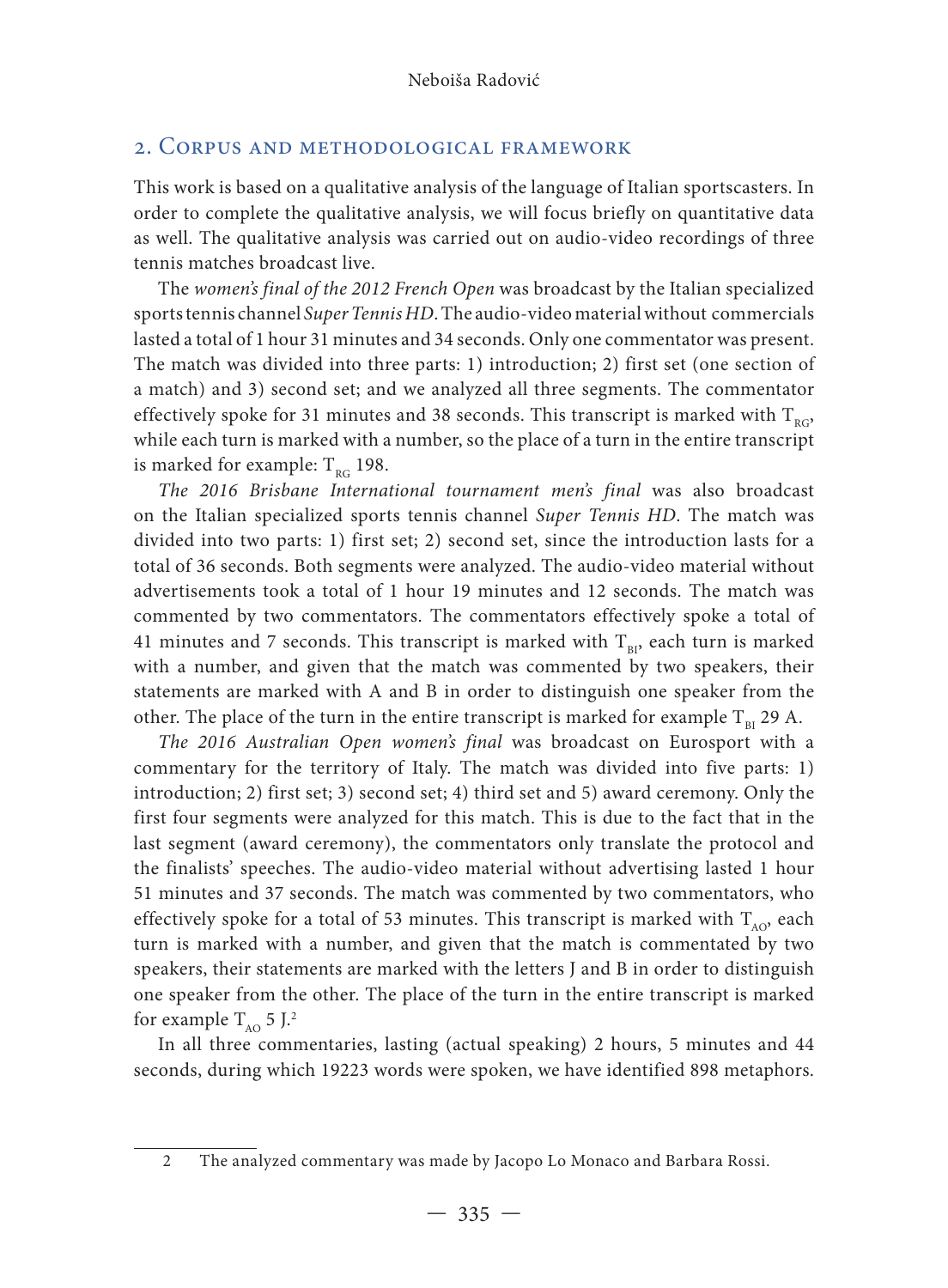The audio and video editing program Adobe Premiere Pro CC was used to transcribe the speech in written form for analysis of verbal aspects. The program was also used to measure the breaks in the speech, and a pause in speech was taken into account providing it was longer than two seconds. The videos were transcribed by the author into written form for the analysis of verbal aspects, since non-verbal aspects are not the subject of this research. The following characters were used for the transcription of spoken material for the purposes of this paper: the dash after an unfinished shape (inter-) denotes a break, (-) indicates a staggering of up to 2 seconds, (nvb) denotes non-verbal behaviour, (::) indicates a noticeably extended voice and can be repeated several times, CAPITAL LETTERS mark a louder speech, while (=) points to elements that are tightly bound, without any breaks; incomprehensible verbal behaviour is indicated by (). The omitted part of the text is marked with (...), while // indicate the moment when the speakers overlap. In addition to these signs, common punctuation (comma, point, exclamation and question mark) were also used to indicate intonation. Words that are underlined (partita) are highlighted for analysis (Stević 1997: 14).

# 3. Findings

The metaphors and metaphorical concepts that are identified are listed in the order that reflects the frequency of use, namely, the number of examples we found in the analyzed text (see tab. 1).





Given that sports terminologies, which are an integral part of the speech of sports commentators, can also be formed through the use of metaphor (Radović 2010: 8; Murrmann / Surmaj 2015: 199; Proietti 2011), determining the metaphors and metaphorical concepts based on which those terms were created is out of the scope of this research. Hence the research carried out in this paper does not include the analysis of Italian tennis terms, such as *battuta* used simultaneously with the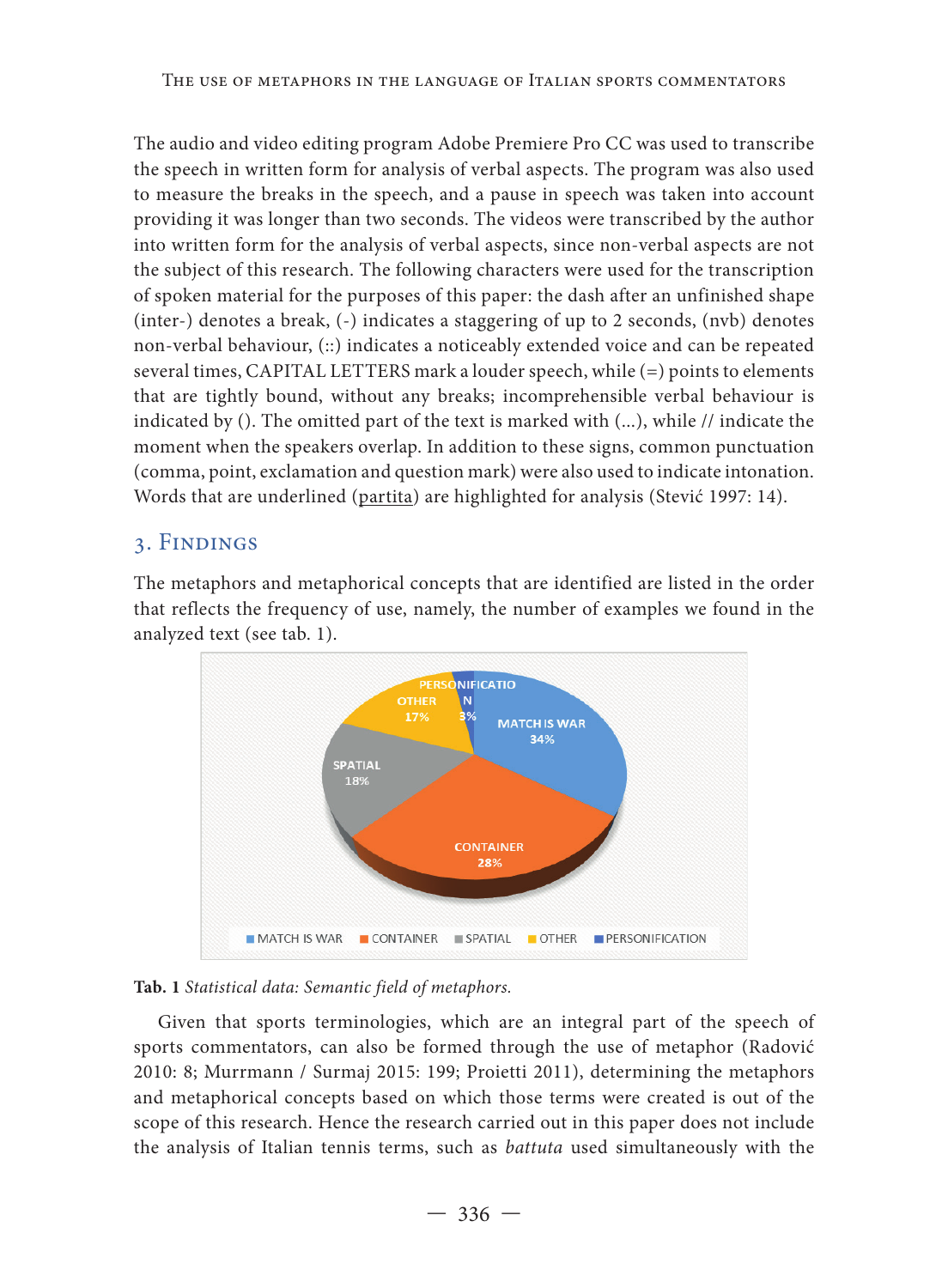synonym *servizio*, which indicates the start of the game (Zingarelli 1997: 1657), or *vincente, falco, verifica, etc*.

## *3.1 Structural metaphor*

Sports competitions have attracted public attention since ancient times, because they were organized in disciplines that were in fact a part of military training, which was an important factor in everyday life (Radović 2013: 267). For this reason, in the corpus we have analyzed, the most common metaphor is the conventional match is war metaphor. 3 Given that metaphors in the conceptual system point to coherent and systematic relationships between concepts (Lakoff / Johnson 2003: 106), in the match is war metaphor the internal structure of war is reflected onto the internal structure of the tennis match, and therefore the matches can be *won* or *lost*. Since tennis matches consist of points, different types of moves, games, sets, etc., the metaphor MATCH IS WAR can be considered a structural metaphor from which a number of other metaphors can be formed. Based on the structural MATCH IS WAR metaphor, we can identify a number of other metaphors, which are illustrated in the following examples:

POINT IS BATTLE

 $T_{\alpha}$  71 B: Lei che è abituata veramente a conquistare tanti punti con ace.<sup>4</sup>

GAME IS BATTLE

T<sub>RG</sub> 81: Sbaglia la risposta la Errani, dopo due *game* di fila dell'italiana la Sharapova torna a conquistare un gioco=venticinque minuti -- cinque giochi a due.<sup>5</sup>

We have listed the previous metaphors because they reflect the internal concept of war, which implies the conduct of battles. By forming the internal structure of the match, through the prism of war and warfare we were able to identify the following metaphors: GAME IS BATTLE, SET IS BATTLE, MATCH IS BATTLE, but also TOURNAMENT IS WAR, FINAL IS WAR, and LEVEL OF COMPETITION IS WAR.<sup>6</sup>

Based on these examples, the segments of the game were viewed as individual battles through *conquistare punti* (winning points), *conquistare game/gioco* (winning a game), *perdere set* (lose set), or as in the example:

<sup>3</sup> In the convention established in *Metaphors We Live By* (Lakoff / Johnson 2003), conceptual metaphors, as well as the terms they refer to, are written in capital letters (Klikovac 2004) and printed in smaller letters (Kövecses 2004).

<sup>4</sup> She, who is used to really winning a lot of aces.

<sup>5</sup> Errani makes a mistake with the return, after two consecutive games for the Italian, Sharapova wins the game, twenty-five minutes, five games to two.

<sup>6</sup> For example: first round, quarterfinal, semi-final, final.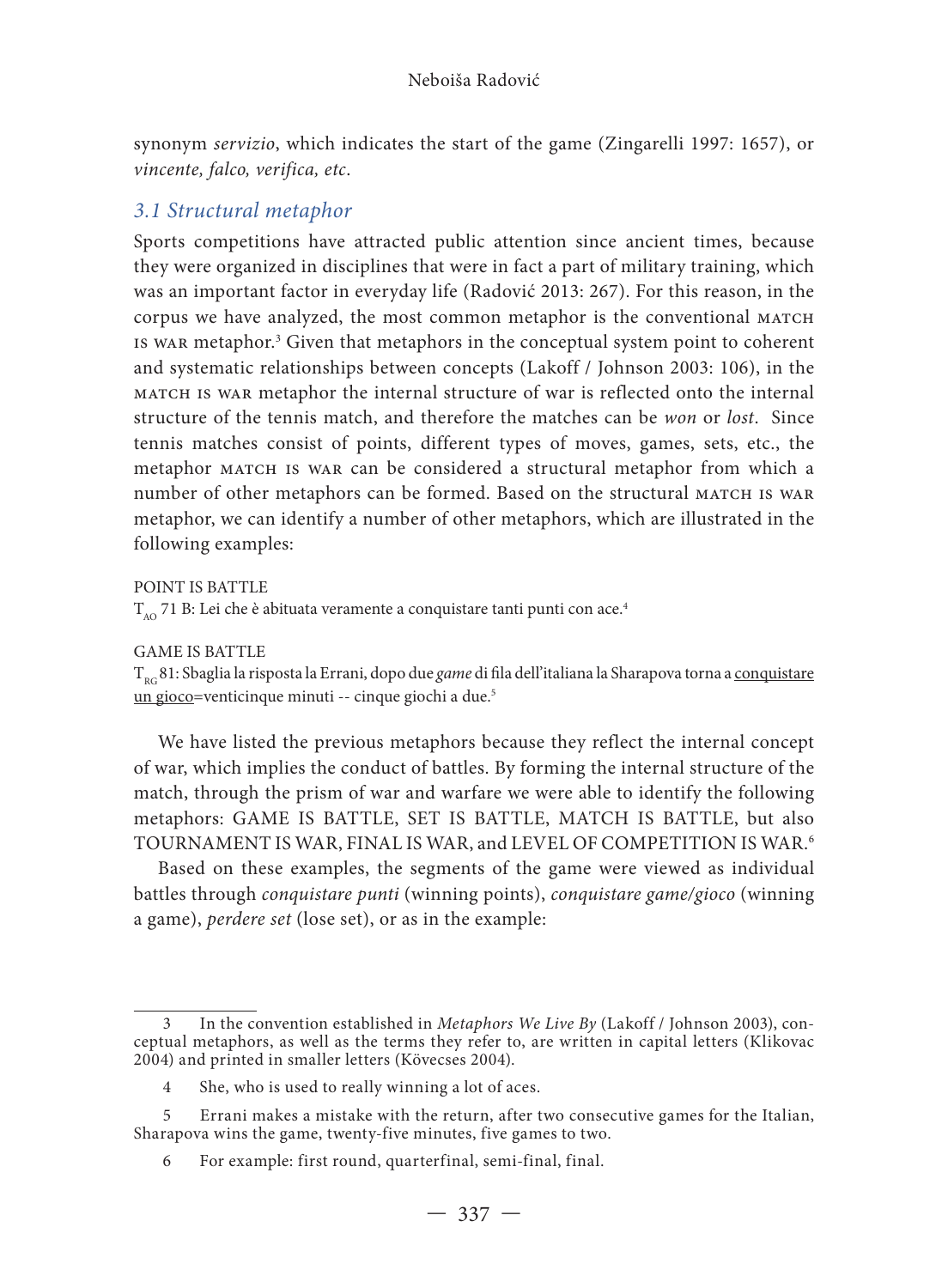#### The use of metaphors in the language of Italian sports commentators

T<sub>BI</sub> 251 A: Lascia andar il braccio, SPLENDIDO DRITTO LUNGOLINEA. Roger Federer perde un turno di battuta in cui era avanti trenta zero.<sup>7</sup>

In the previous example, *turno di battuta* represents a game in which one contestant is serving and means losing the service game.

Since the victory, as well as the defeat, is an integral element of any confrontation or conflict, we find examples of the verbs *vincere* (win), as well as the noun *vittoria* (victory):

 $T_{A<sub>0</sub>}$  3 J: (...) forse ha dato i tre anni migliori della carriera di Serena Williams; che vince Wimbledon, vince Stanford, vince le Olimpiadi, va a Cincinnati:: non poteva vincere anche Cincinnati nel senso che poi lì a poco sarebbe iniziato l'US Open e aveva bisogno anche di prendersi una breve pausa. Poi vince l'US Open e vince anche i Masters.<sup>8</sup>

We have also identified the same metaphorical concept through the use of words that are closely related to warfare such as *battaglia* (battle)  $(T_{\text{B1}}$  49 A), as well as *sconfitta* (defeat) combined with *vendicarsi* (take revenge) (T<sub>BI</sub> 298 A), and in a very unusual use of the superlative adjective *lottato* (fighting, fought)  $(T_{nc} 29)$ :

T<sub>BI</sub> 49 A: Grande battaglia nel terzo set, Federer che rischiò il tracollo in apertura, due palle break nel primo gioco.<sup>9</sup>

T<sub>ni</sub> 298 A: Milos Raonic si vendica della sconfitta subita lo scorso anno qui al Brisbane da Roger Federer.<sup>10</sup>

 $T_{nc}$ 29: Quest'anno ci ha preso gusto, ha già vinto a Stoccarda sulla Azarenka=vinto ancora a Roma al termine di una finale lottatissima contro Li Na.<sup>11</sup>

In addition to the metaphors identified in the section above, based on the internal structure of war, and in accordance with the MATCH IS WAR metaphor, we can also highlight the following metaphors: STROKE<sup>12</sup> IS ATTACK, STROKE IS WEAPON, RACQUET IS WEAPON, TOURNAMENT IS BATTLEGROUND.

Let the arm (go), splendid straight parallel. Roger Federer loses a service game in which he was ahead by thirty love.

<sup>8</sup> Maybe he gave the best three years of Serena Williams's career; winning Wimbledon, won Stanford, won the Olympics, goes to Cincinnati, couldn't win Cincinnati in the sense that the US Open would start very soon from there, and she also needed to take a short break. Then she wins US Open and also wins Masters.

<sup>9</sup> Great battle in the third set, Federer who risked the collapse in the opening, two break points in the first game.

<sup>10</sup> Milos Raonic takes revenge on Roger Federer for the last year's defeat here in Brisbane.

<sup>11</sup> This year she took a taste, she already won in Stuttgart against Azarenka = won again in Rome at the end of a very hard-fought final against Li Na.

<sup>12</sup> For example: service, forehand, backhand, etc.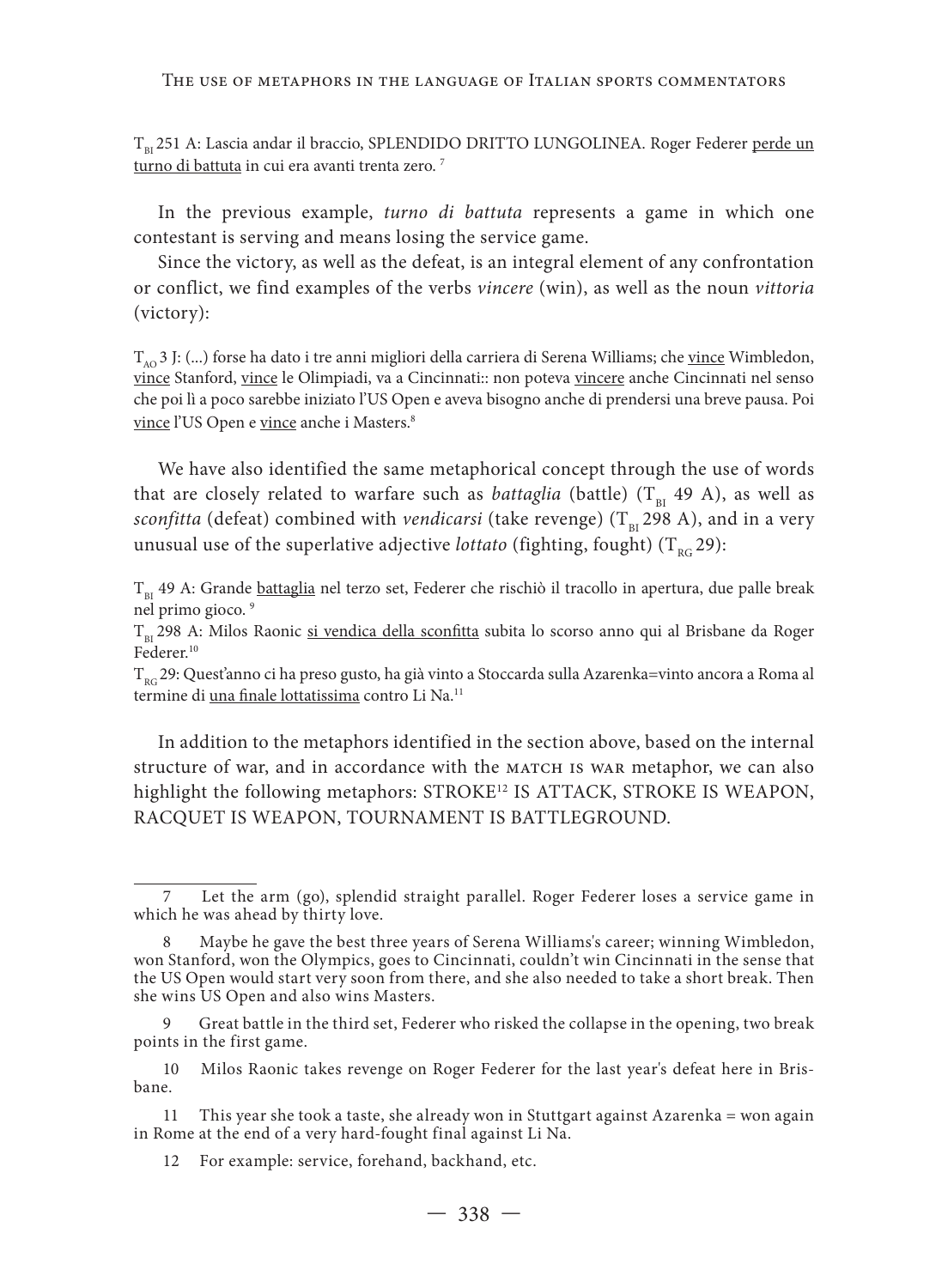We have also found examples in which the commentators use idiomatic expressions (Cameron 2008: 198) *Terra di conquiste* (land of conquer), *Terra di nessuno* (no man's land), *Portare a casa la pelle* (get home in one piece) and *Stare in vita* (staying alive, survive). These metaphors are closely related to the domain of war and war skills, and are metaphorically used to describe certain events or moves during the matches.

## *3.2 Ontological metaphors*

Our experience with physical subjects provides the basis for events, activities, emotions and ideas. We consider them as entities and substances, and ontological metaphors serve to rationalize our abstract experience, since the concept obtained by the ontological metaphor can later be understood and concretized using structural metaphors. So, in the corpus we find:

 $\rm T_{_{AO}}$  205 B: Esatto! Quindi, insomma, <u>la tensione aumenta</u> per lei.<sup>13</sup>

 $T_{RG}$  151: QUARANTA quindici. Insomma, Sharapova che non ha una minima intenzione di farsi agguantare.<sup>14</sup>

 $T_{\text{nc}}$ 76: Da zero quattro a due quattro dimezza lo svantaggio certo -- la strada è lunga ancora PERO' la Sharapova degli ultimi due *game* qualche speranza la lascia, sta concedendo senz'altro di più.15

In  $T_{AO}$  205 B *tensione* (tension) as a psychical state, through the use of metaphor TENSION IS ENTITY, is seen as an entity. Based on that we can further discuss that state, i.e. we can measure it, we can identify its aspects, and therefore we can quantify it. These examples show us that, based on that metaphorical concept, we can see "tension" as something that can actually grow (*la tensione aumenta* in  $T_{A_0}$  205 B), or intention (*intenzione* in T<sub>RG</sub> 151), as having a "size", as seen in the example, being minimal (*minima intenzione*). Similarly, in the example  $T_{RC}$  76 hope (*speranza*) is conceptualized as an object, and we can *leave* it to someone (*qualche speranza la lascia*).

We have also found the same metaphorical concept with *frustrazione* (frustration) where this entity is being contained  $(T_{BI} 178 A)$  and *rischio* (risk) which as illustrated in  $T_{\text{p1}}$  44 B can be controlled.

 ${\rm T_{\rm BI}}$ 178 A: molto delicato per Federer in cui doveva in qualche modo <u>contenere la frustrazione</u> .<sup>16</sup>  $T_{B1}$  44 B: Anche ieri ha giocato tante seconde palle:: ad altissima velocità rischiando ovviamente -questo è un rischio abbastanza controllato sul quaranta quindici.<sup>17</sup>

14 Forty fifteen. In short, Sharapova who does not have the intention to be caught.

- 15 From nil four to two four cutting the result in half, it is still a long road, but Sharapova in the last two games leaves some hope, by allowing more.
	- 16 Very delicate for Federer in which he had to somehow contain frustration.
	- 17 Yesterday he played many second serves :: at very high speed, obviously taking a risk

<sup>13</sup> Exactly! So, in short, the tension is building up for her.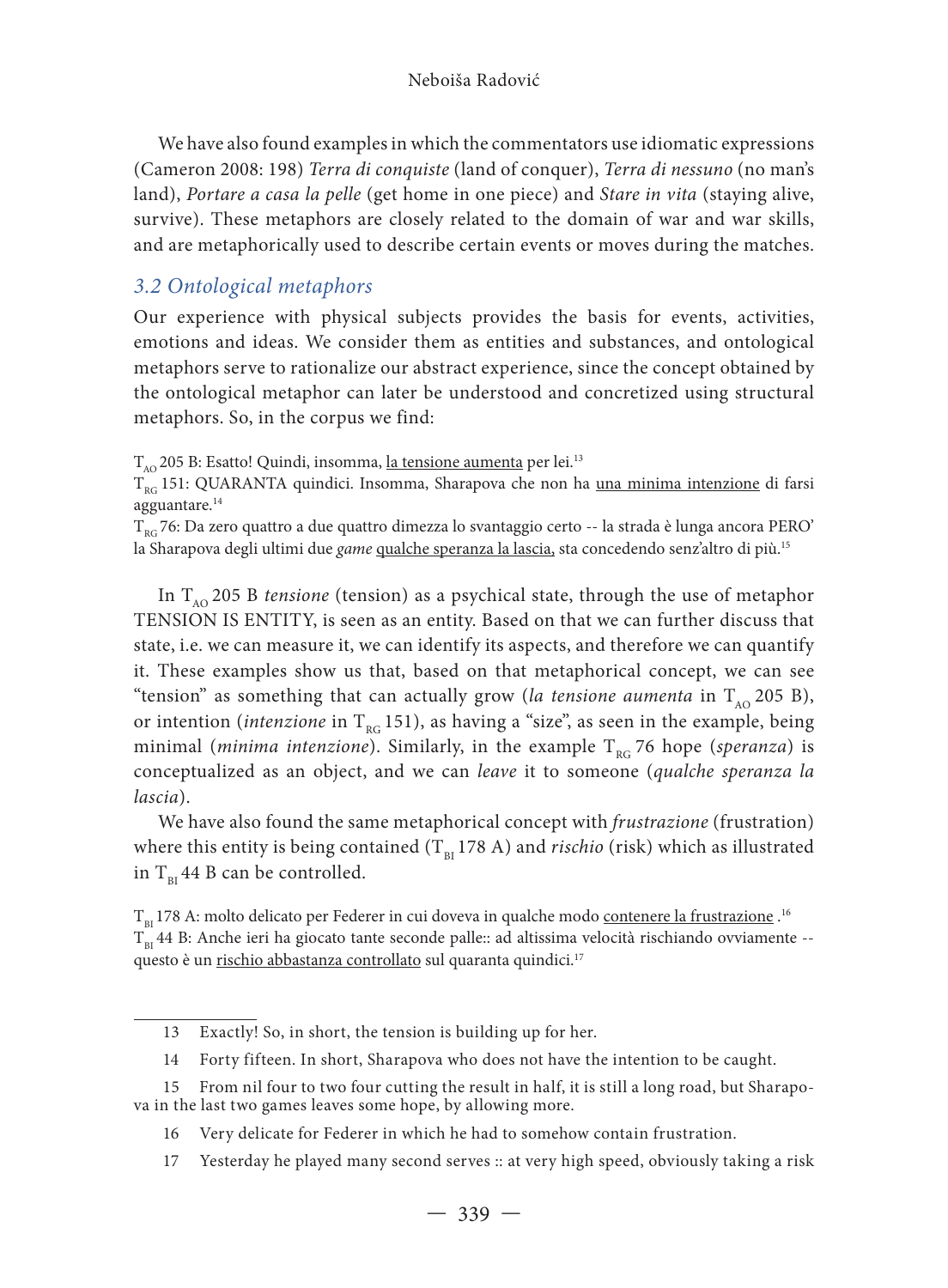### *3.3. Container metaphors*

The process by which physical and abstract concepts are viewed as a kind of vessel having their own inner and outer side is how a container metaphor works. Considering the fact that we learn about the world first and foremost by using our senses, we perceive it as something that is on the outside in relation to us and, because of that, we also project our own internal-external orientation to other physical objects that are limited by surfaces (Lakoff / Johnson 2003: 27). The container metaphor is also widely present in the speech of Italian sports commentators. This is illustrated by the following example: a match (*il match migliore dove*<sup>18</sup>)( $T_{A0}$  17 B), the semifinals (*in semifinale*)( $T_{\text{A}^{\text{O}}}$ 72 B), the result through which the player takes advantage (*va in vantaggio*<sup>19</sup>)(  $T_{A\Omega}$  96 J) or the decisive part of the game (*nel parziale decisivo*)( $T_{A\Omega}$  348 J) are viewed as containers:

TAO 17 B: E la- il *match* con Azarenka è il *match* migliore=che:: abbiamo visto giocare quest'anno=dove:: ha dimostrato di riuscire anche a tenere alte velocità, e di essere un po' più coraggiosa.<sup>20</sup> T<sub>AO</sub> 72 B: Come l'ultimo *game* con Radwańska in semifinale, tre *ace*.<sup>21</sup> T<sub>AO</sub> 96 J: Anche con questo *game* va in vantaggio come quello precedente.<sup>22</sup>

T<sub>AO</sub> 348 J: *Break* e controbreak, secondo e terzo *game*, due a uno Kerber <u>nel parziale decisivo</u>.<sup>23</sup>

Container metaphors through which tournaments, matches, points and levels of competition are viewed as a container are the most frequently used ones in the commentaries we have analyzed. According to the same metaphorical concept, the court can be "opened" (*aprirsi il campo*24), the point can be "closed" (*chiudere il punto*25) or one can "enter the game completely" (*entrare pienamente in partita*).

In the same way, the components of the court can be "opened" or "closed":

T<sub>AO</sub> 269 B: usando tanto lo *slice* per <u>aprire gli angoli</u>.<sup>26</sup>

- this is a fairly controlled risk on forty fifteen.

- 18 The best match where.
- 19 Have the advantage or take the lead.

- 21 Like the last game with Radwańska in the semifinal, three aces.
- 22 This game will go into the advantage as well.
- 23 Break and re-break, second and third game, two one for Kerber in the decisive part.
- 24 To open the court to oneself.
- 25 Close the point.
- 26 Using so much slice to open the angles.

<sup>20</sup> And the - the match with Azarenka is the best match = that :: we have seen her play this year = where :: she has shown she can also keep up high speeds, and to be a little more courageous.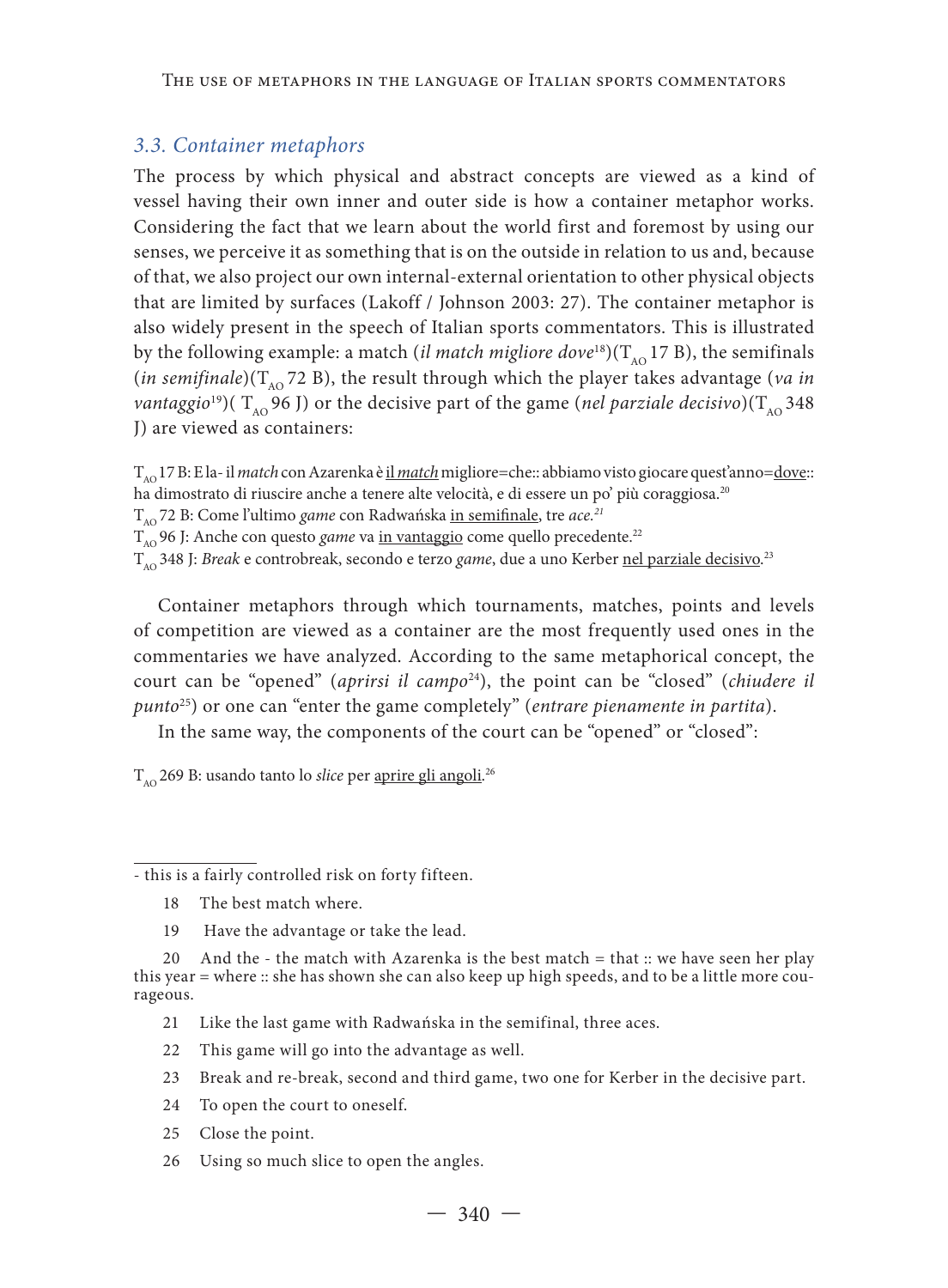In this example, the "opening" of the angles (*aprire gli angoli*), actually refers to the game plan of the competitor and his/her movement on the court in relation to where the opponent is at a given moment, so that the player would be able to influence the opponents' ability to score points.

Through the use of the container metaphor we can also conceptualize conditions. Therefore, we have found examples in which *difficoltà* (difficulty, torment) is seen as a container in *aveva messo in difficoltà la Kerber*<sup>27</sup> ( $T_{A0}$  481 J), or based on the conceptualization of *testa* (head) or *mente* (mind) as the container it is possible for us to *mettere nella testa qualche minimo dubbio*<sup>28</sup> ( $T_{A0}$  6 B), or *avere in mente*.<sup>29</sup>

 $T_{A<sub>0</sub>}$  481 J: Sbaglia l'attacco Serena, che è rimasta troppo a guardare la propria risposta che aveva messo in difficoltà la Kerber. Quindici trenta.30

T<sub>AO</sub> 6 B: Sì:: in teoria, un *game*, ma dovrebbe cercare di stare vicino al punteggio di Serena Williams visto che spesso è in grado di rispondere; questo per mettere nella testa di Serena qualche minimo dubbio.<sup>31</sup>

 $T_{A0}$  53 B: (...) Sembra proprio <u>avere in mente</u> solo quello che deve fare.<sup>32</sup>

### *3.4 Spatial metaphors*

Spatial metaphors imply the organization of the concept systems in relation to each other and are based on our physical and cultural experience (Lakoff / Johnson 2003: 24; Cameron 2008: 209). The concept of spatial metaphors implies opposition, for example, up - down, inside - out, front - back and similar (Klikovac 2004: 23). The cognitive task performed by these metaphors is to «make a set of target concepts coherent in our conceptual system» (Kövecses 2004: 37), hence, one of the most frequent spatial metaphors is MORE IS UP. It helps to understand the concept on an experiential basis, because it «is grounded in the co-occurrence of two types of experiences: adding more of a substance and seeing the level of the substance rise» (Lakoff / Johnson 2003: 119). It is also culturally conditioned. Lakoff / Johnson (2003) consider that most of our basic concepts are organized in terms of one or more spatial metaphors. We find spatial metaphors in the analyzed commentary below:

- 28 Put a minimal doubt in the head.
- 29 Have something in mind.

30 Serena makes a mistake in the attack, by remaining too much to look at her own response that had put Kerber in difficulty. Fifteen thirty.

31 Yes, in theory, a game but, she should try to stay close to Serena Williams' first points, to also try to put in Serena's head some minimal doubt thanks to the fact that she is able to answer more often.

32 It seems to me that she has to have in mind only what she needs to do.

<sup>27 (</sup>She) had put Kerber in trouble.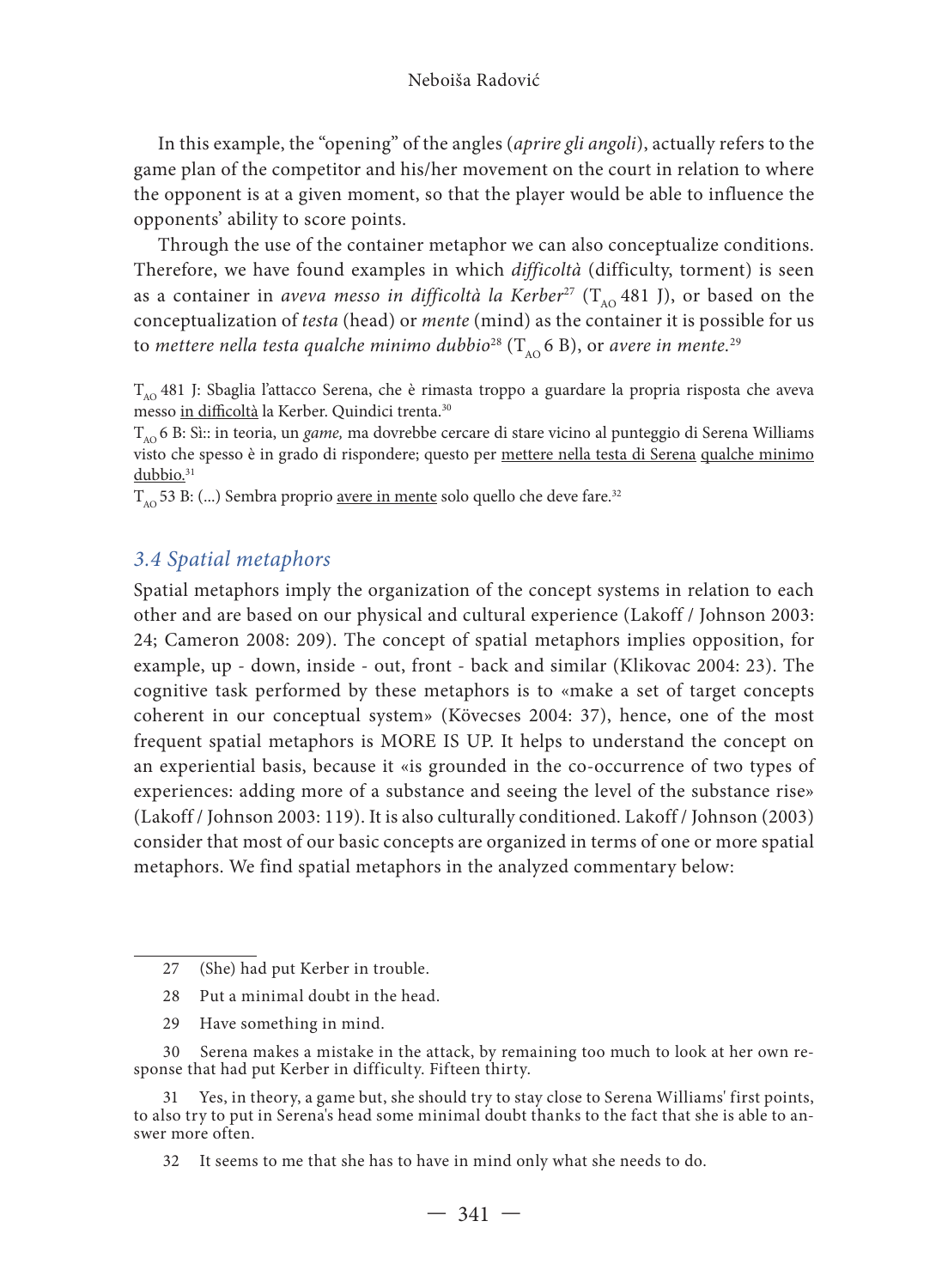#### The use of metaphors in the language of Italian sports commentators

#### MORE IS UP / BAD IS DOWN

T<sub>ao</sub> 134 B: La Kerber qui ha giocato veramente bene perché <u>ha alzato ancora di più il ritmo</u>.<sup>33</sup>

#### LESS IS DOWN

 $T_{A<sub>0</sub>}$  164 J: Continua a calare la percentuale di prime=adesso siamo vicini al cinquanta.<sup>34</sup>

We can also find, quite often so, the presence of both of those concepts used in the same context, and sometimes even in the same sentence, as illustrated in the following example:

 $T_{A\Omega}$  4 B: E questo ci dice che:: Kerber potrà avere <u>una minima chance</u> : solo legata al rendimento di Serena Williams [...]. Invece Serena Williams ha alzato un po' l'asticella [...] quindi lei si pone sempre gli obiettivi più alti, ed è per questo che ha lavorato bene [...]. Spero per lei che riesca a viverla nel modo giusto emotivamente dando il massimo di quello che può dare in una partita dove parte comunque come sfavorita.<sup>35</sup>

In this example, we can see how the inference pattern about physical heights is mapped onto the inference pattern about amounts (Lakoff / Johnson 2003: 180). On the one hand, in *una minima chance* (minimum chance) through the opposition big - small, the metaphor LESS IS BAD is used. On the other hand, in *alzato un po' l'asticella* (raised the scale) and *si pone gli obiettivi più alti* (sets higher goals) the concept is HIGHER IS BETTER, based on the opposition high - low. We can also identify the concept BIGGER IS BETTER through the use of *grandi campioni* (great champions), or a concept CLOSER IS BETTER in *stare vicino al punteggio di Serena Williams* (to be close to Serena Williams' first points), or *provare a dimenticarsi di essere così vicino al risultato* (try to forget to be so close to the result).

### *3.5 Personification*

Personification represents a mechanism in which a physical object is designated as a person. It involves understanding the non-human entities or things by attributing human characteristics to them. Personification covers a very wide spectrum of

<sup>33</sup> Kerber played really well here because she raised the rhythm even more.

<sup>34</sup> The percentage of the first serve continues to drop, we are close to fifty now.

<sup>35</sup> And this tells us that Kerber will have a minimal chance, depending on Serena William's attitude [...]. Instead, Serena Williams raised the level [...] because she always sets the highest goals for her, and because she worked well [...] I hope that she will succeed in the right way to survive emotionally, giving the maximum of what she can do in the match in which she starts as an outsider.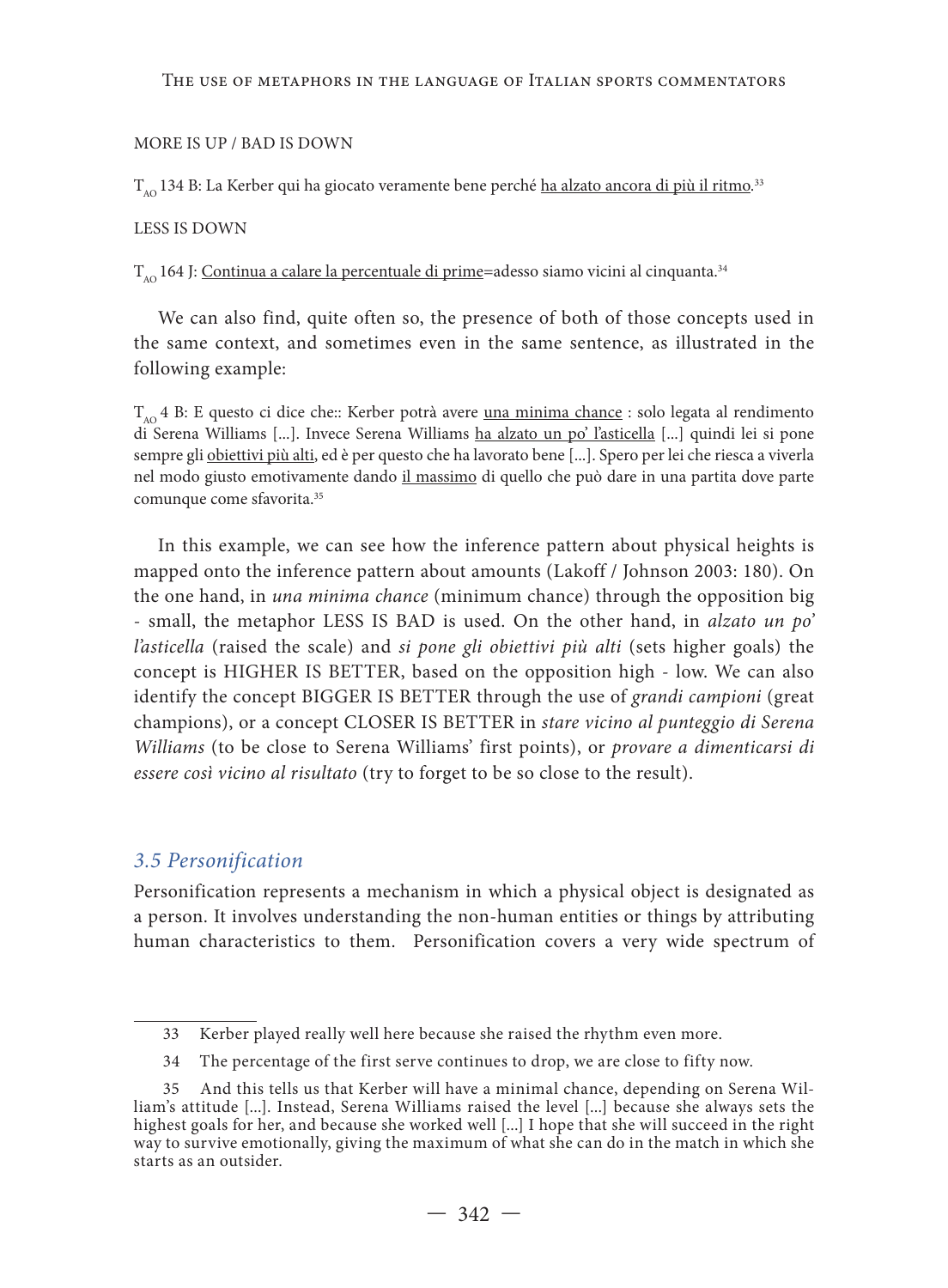### Neboiša Radović

metaphors because it uses one of the best original domains, us, so we can begin to understand non-human entities better (Kövecses 2004: 39; 328). In the transcripts, we found the following examples  $(T_A \cap 162)$ , the move/stroke can speak (*doppio fallo di Serena diceva*), the ball can return (*la palla ti torna*) (T<sub>AO</sub> 80 B), the final can see (*la finale vide*) ( $T_{B1}$  46 A) or as illustrated in example  $T_{B1}$  63 the wind has the ability to allow the match to be played (*vento consente di giocare*)  $(T_{p0} 63)$ .

 $T_{A_O}$  162 J: doppio fallo di Serena diceva allora ora sei tu che hai dei problemi.<sup>36</sup>

 $T_{A\Omega}$  80 B: E se devi costruirti punto dopo punto, magari guadagnando spazio in avanti, però ti devi sempre aspettare che la palla ti torna.<sup>37</sup>

T<sub>BI</sub> 46 A: Nel 2015: <u>la finale vide</u> un primo set vinto in scioltezza da Federer per sei quattro.<sup>38</sup>

 $T_{pc}$  63: Non è proprio una bellissima giornata oggi a Parigi, c'è molto <u>vento</u> – detto che però – per il momento consente: di giocare perché le nuvole non si possono fermare.<sup>39</sup>

Using the same concept, points can also travel (*possono arrivare punti*; *arrivano le prime palle break*; *arriva il break*), as we see in the following examples:

T<sub>10</sub>76 B: Bello vedere la Kerber così competitiva:: spinge anche Serena a dare il massimo. Possono arrivare punti spettacolari. 40

 $T_{\text{RG}}$ 32: Gran rovescio ha giocato la siberiana=attenzione – perché grazie a questa prodezza arrivano le prime palle *break* della finale - solo due::<sup>41</sup>

## *3.6 Combined metaphors*

In our analysis, we also found a number of combined metaphors:

 $T_{A<sub>0</sub>}$  155 J: Angelique Kerber ha il servizio per chiudere il primo set. Avanti cinque giochi a quattro. Per due volte ha strappato il servizio di Serena, nel terzo e settimo game.<sup>42</sup>

40 Nice to see Kerber so competitive, this also makes Serena give her maximum. Spectacular points could arrive.

41 Great backhand played by Siberian, attention, because thanks to the courage the first break balls of the final are arriving, only two.

42 Angelique Kerber has the serve to close the first set. She is leading five to four in the games. Took the serve twice from Serena, in the third and the seventh game.

<sup>36</sup> Serena's double foul says now you are the one that has problems.

<sup>37</sup> And if you have to build yourself point by point, perhaps gaining space in front, however you must always wait for the ball to come back.

<sup>38</sup> In 2015, the final saw the first set won fluently (easily) by Federer with six four in the second.

<sup>39</sup> It is not really a beautiful day today in Paris, there is a lot of wind - having said that for the moment it allows to play because the clouds cannot stop.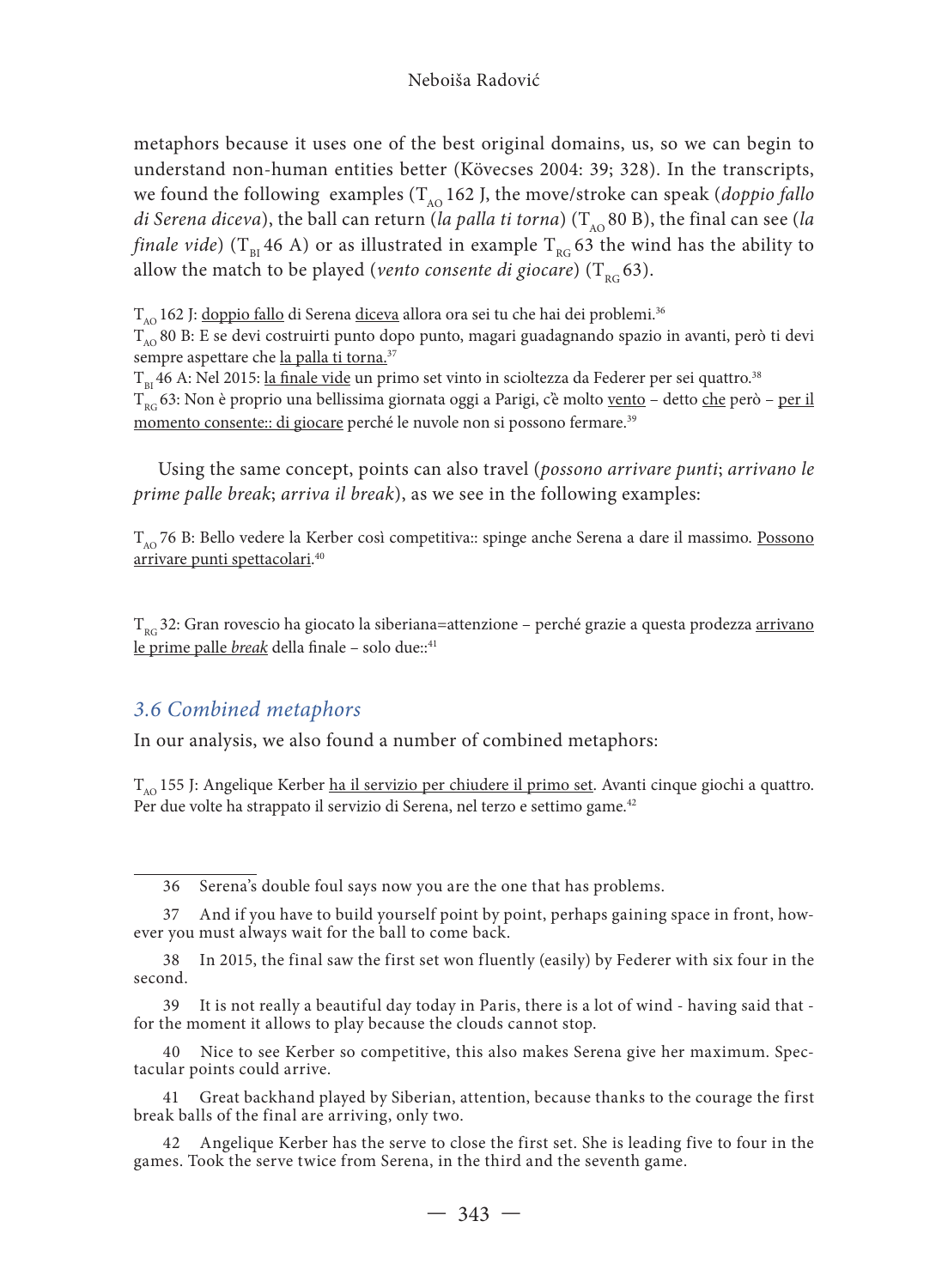In  $T_{AO}$  155 J we found the following combination of metaphors: a) STROKE IS A WEAPON, built through the structural metaphor MATCH IS WAR in *ha il servizio* (has the serve), where the serve is conceptualized as a weapon; b) the container metaphor in *chiudere il primo set* (to close the first set). In this case, the set (component of the game) is conceptualized as a container and therefore the first set can be *closed*.

# $T_{_{\rm AO}}$ 181 B: Insomma, intanto ci ha detto che Graf è <u>in grandissima forma</u>.<sup>43</sup>

Similarly, in example  $T_{AO}$  181 B the spatial metaphor is combined with the container metaphor. The spatial metaphor is based on the opposition, small - big, and through the concept of BIG IS BETTER. Hence Graf is said to be in great shape (*Graf è in grandissima forma*). Also, as we can see in the following example:

T<sub>AO</sub> 445 B: E qui di personalità ne ha avuta tanta Kerber, capace ancora una volta di rispondere.<sup>44</sup>

The ontological metaphor is combined with the spatial metaphor. By using the ontological metaphor we have defined the notion of character (*personalità*) as an entity, which, with the help of a spatial metaphor, we can quantify, and in this case: "one can have a lot of it" (*ne ha avuta tanta*).

# 4. Conclusion

Through a thorough analysis of the commentary transcripts of three different tennis matches broadcast on Italian sports television, we have discovered that all the metaphorical concepts found in everyday speech are also present in the speech of sports commentators on television.

The most prominent metaphorical concept is MATCH IS WAR (cfr. tab. 1). It serves as a structural metaphor, since a number of other metaphors are derived from it. This concept, thanks to the socio-historical context, is rooted in the fact that the first athletes in history actually competed in military arts (Radović 2013: 267). In most examples of metaphorical concepts having war as the original domain (Steen *et al.* 2010: 762), apart from the most commonly used terms, we have also registered verbs that mirror the internal structure of war. The above-mentioned metaphorical concept was identified through the use of words, mostly nouns and verbs, that are closely related to warfare or martial arts, so in a great number of cases we came across the use of: *conquistare* (conquer), *battere* (beat), *difender*e (defend), *battaglia* (battle), *attaccare* (attack), *lotta* (battle) and similar.

The use of the container metaphor (cfr. tab. 1) is in line with the fact that the

<sup>43</sup> She said that Graf is in great shape.

<sup>44</sup> And here Kerber had a lot of character, capable once more to respond.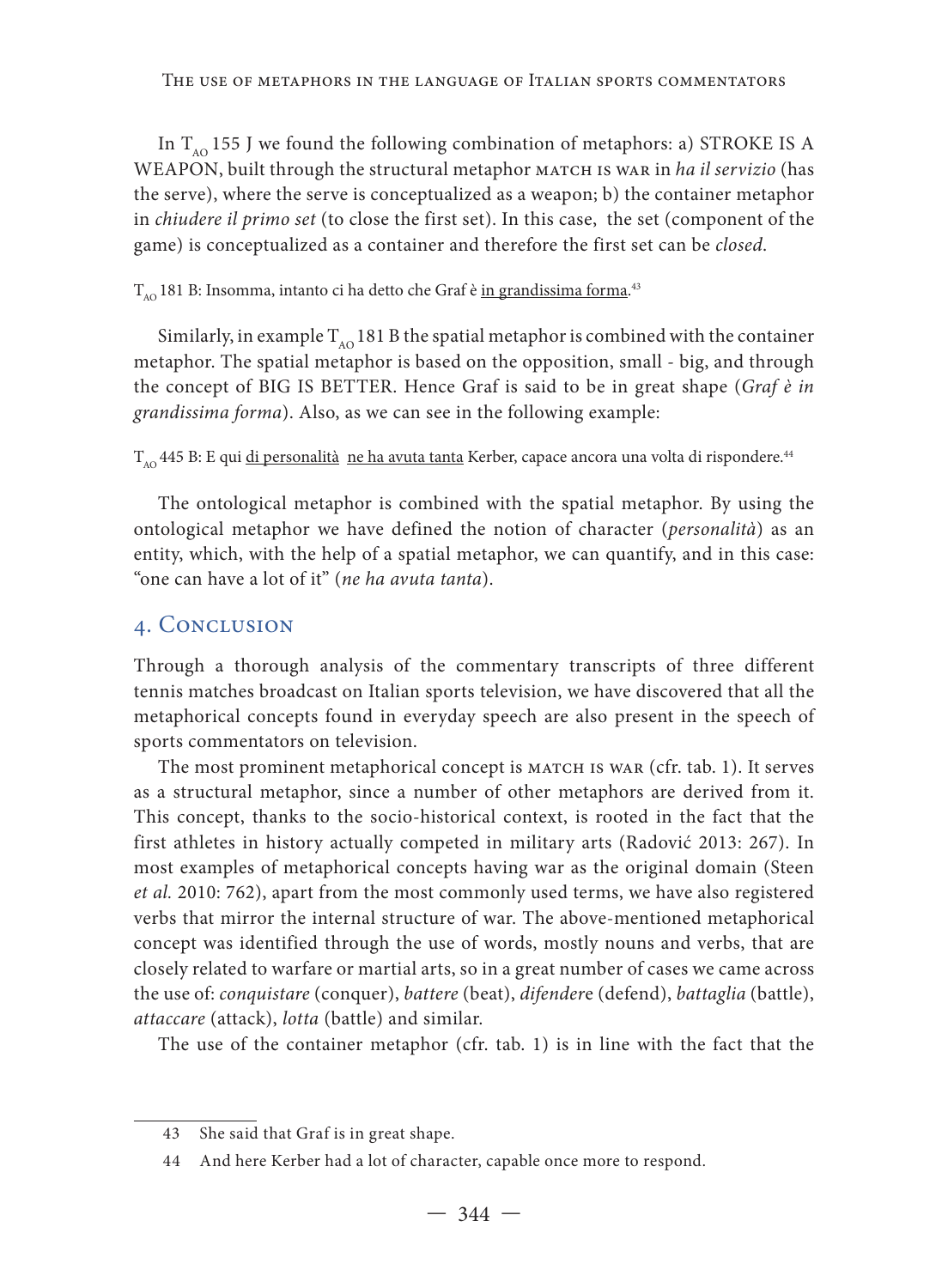#### Neboiša Radović

commentators of the analyzed tennis matches use a large number of expressions that allow both physical and abstract concepts to be viewed as a kind of container. Since one of the main postulates of cognitivism is that our basic concepts are largely based on one or more spatial metaphors (Lakoff / Johnson 2003: 24; Klikovac 2004: 11-14), which are the basis of our basic physical experience, the presence of spatial metaphors is expected.

In the analyzed commentaries we did not find a single sports metaphor, apart from the tennis terms that may also be formed through metaphors (Radović 2010: 8; Murrmann / Surmaj 2015: 199). The absence of this type of metaphors in the speech of Italian sports commentators is expected since the mechanism of sports metaphor relies upon the use of sports domains to explain some other domain (Steen *et al.* 2010: 760). Because of that sports metaphors are used to describe situations and phenomena in domains other than sports, that are analogous to situations or phenomena in the sport in which they originate.45 We also noticed the presence of metaphors that are complex and combined. Among those metaphors there are some that are interconnected to enrich the language of the commentators.

The discourse of sports TV commentators shows the presence of metaphorical concepts equal to the vernacular. All the types of metaphors that we have identified in the language of Italian sports commentators are also used in everyday ordinary speech. This property of the language of sportscasters which allows it to differ from other languages for special purposes makes it accessible, easy to understand and helps the commentators to create a common social experience with the spectators, because it is very close to the everyday language used by spectators and fans alike.

## **REFERENCES**

Beccaria 1973 = Gian Luigi Beccaria, *I linguaggi settoriali in Italia*, Milano, Bompiani.

Cameron 2008 = Lynne Cameron, *Metaphor and Talk*, in Raymond W. Gibbs (ed.), *Handbook of Metaphor and Thought*, Cambridge, Cambridge University Press, pp. 197-211.

Crystal - Davy 1969 = David Crystal - Derek Davy, *Investigating English Style*, London, Longman. Ferguson 1983 = Charles Albert Ferguson, *Sports Announcer Talk: Syntactic Aspects of Register Variation*, in Thom Hueber (ed.), *Sociolinguistic perspectives: papers on language in society*,

New York, Oxford University Press, pp. 148-166.

<sup>45</sup> Such as "pull your own weight" (rowing), "catch someone off guard" (boxing), or "send someone a curve ball" (baseball) (Palmatier / Ray 1989).